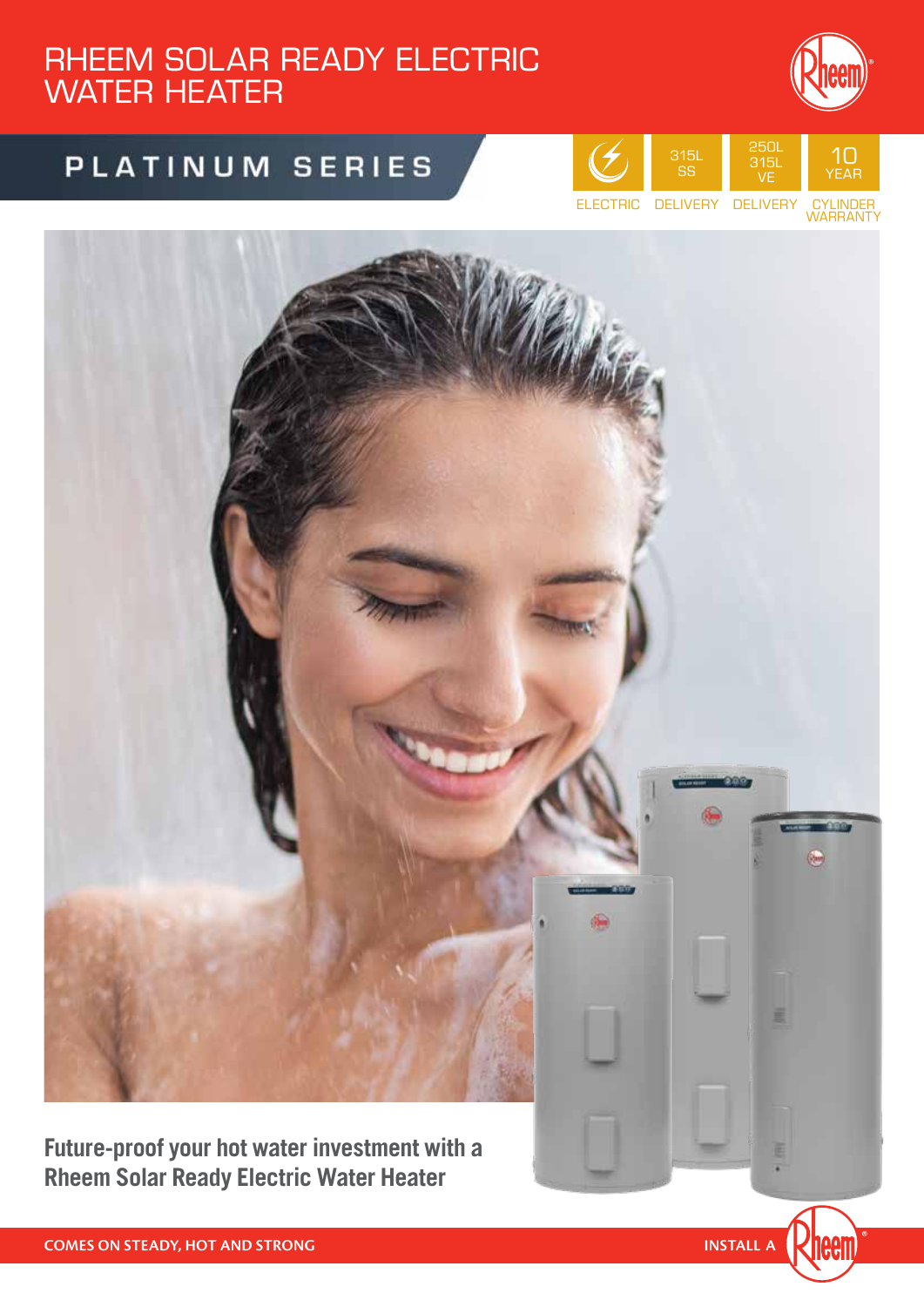## RHEEM SOLAR READY ELECTRIC WATER HEATER

## HOW IT WORKS

Rheem's electric Solar Ready water heater is designed for your regular and emergency water replacement needs. This smart electric water heater has solar water connections which are connected when upgraded to a solar water heater. The addition of a unique electronic solar controller and the solar collectors then upgrades the water heater from electric to solar. This future proofs your investment.



### **FEATURES**

- Suitable for standard or emergency replacement of your old electric water heater
- Fast, easy like-for-like replacement of an equivalent size electric water heater
- Available in Stainless Steel (315L) and Vitreous Enamel lined (250L & 315L) models, built for the tough Australian conditions
- Thicker anode in Vitreous Enamel lined models for added protection
- Suitable for outdoor or indoor installation
- Designed to operate as a single element (3.6kW) electric water heater
- Mains pressure water delivery for water that comes on steady, hot and strong
- Built-in solar circuit inlet and outlet connections for an upgrade to solar
- Upgrade to solar hot water system by adding solar collectors and solar controller – when you are ready
- Developed and manufactured by Rheem Australia

### BOOSTER OPTIONS

To ensure you have hot water all year round a Rheem Loline® Solar Ready Stainless Steel or Vitreous Enamel water heater is available with either in-tank electric boosting or 6-Star 26L/ min continuous flow gas boosting. Boosting is a back-up feature that provides hot water at times of low solar energy gain, such as during very cloudy or rainy weather, or during the colder months or periods of increased hot water demand.

### UPGRADE TO A SOLAR WATER HEATER

MODEL NO. 51M315S/2NPT

- Simple upgrade to solar by installing slimline collectors to the roof and unique smart connect solar controller on the tank. Easy connections to the solar fittings provided
- As a solar water heater, it has a 3.6kW mid tank electric booster element and a 1.0kW bottom frost element for enhanced frost protection
- Enhanced frost protection recirculating freeze protection utilising an electronically controlled back-up frost element for cold weather conditions
- Incorporates automatic electronic controls
- Can be installed up to 600 metres altitude
- Range of collector options to suit different climate zones
- Energy Efficient may save up to 65% in hot water heating energy consumption as compared to electric water heater<sup>1,2,3</sup>
- Booster choice of electric element or 6-Star gas boost for back up to provide hot water in any weather conditions
- Range of collector options to suit different climate zones. High performance selective surface collectors available in Zones 3 and 4
- Eligible for STCs4
- 10 year cylinder warranty and 10 year collector warranty<sup>5</sup>
- Australian designed and developed with the tank and solar controller manufactured in Australia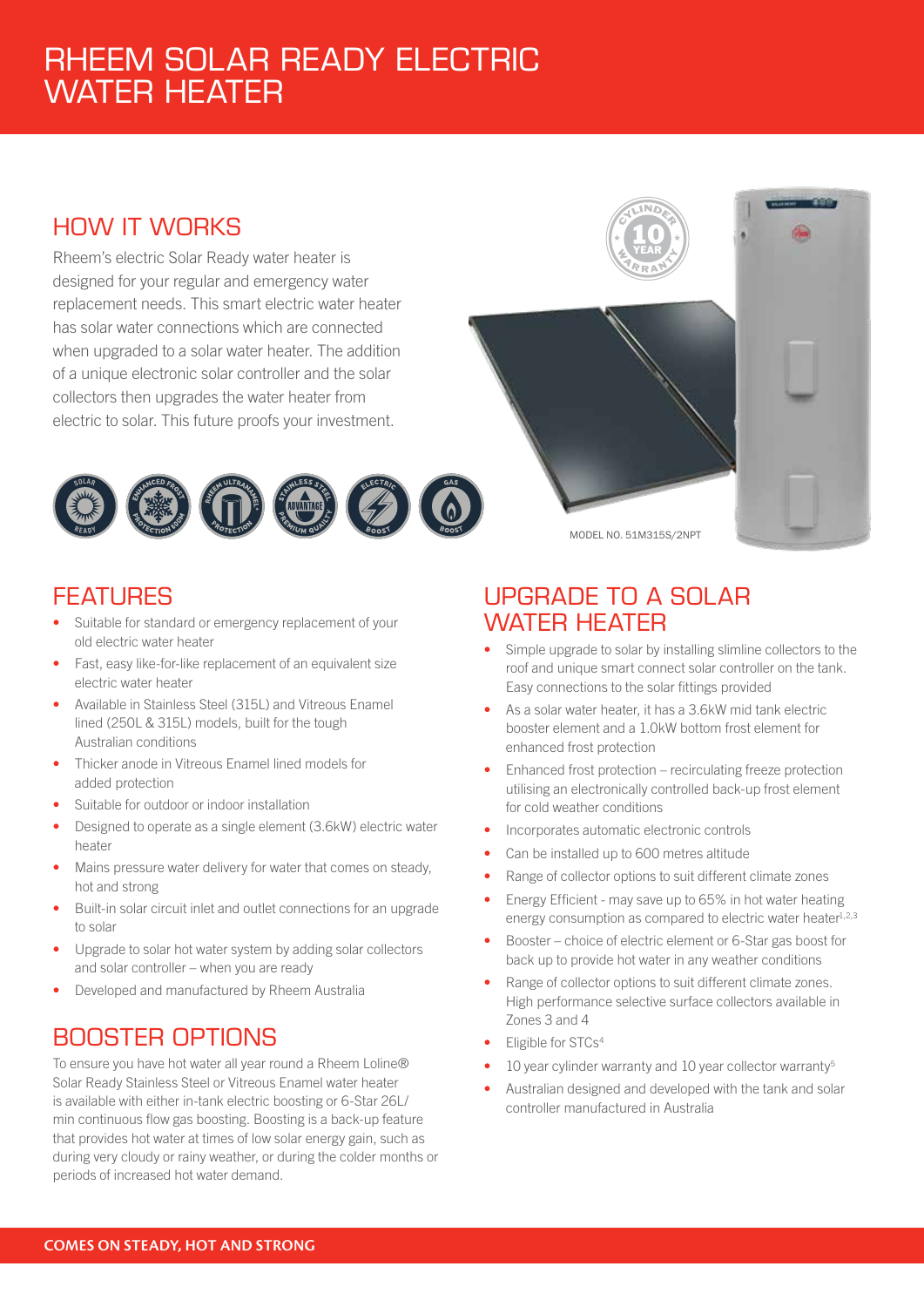

#### RHEEM SS ELECTRIC (SOLAR READY) WATER HEATER AND RHEEM LOLINE® SS SOLAR HOT WATER SYSTEMS WITH ENHANCED FROST PROTECTION

D B

 $\circledcirc$ 

C

| ELECTRIC (SOLAR READY) WATER HEATER    |        |                 |
|----------------------------------------|--------|-----------------|
|                                        |        | <b>Electric</b> |
|                                        |        | 5AM315          |
| Delivery capacity                      | litres | 315             |
| Element rating                         | kW     | 3.6             |
| People per household                   |        | Up to 4         |
| <b>Dimensions &amp; specifications</b> |        |                 |
| TPR valve setting                      | kPa    | 1000            |
| Expansion Control Valve (ECV) setting  | kPa    | 850             |
| Max. water supply pressure             |        |                 |
| With ECV                               | kPa    | 680             |
| Without ECV                            | kPa    | 800             |
| Water connections                      |        | Rp 3/4          |
| Tank height (A)                        | mm     | 1760            |
| Tank width (B)                         | mm     | 631             |
| Tank depth (C)                         | mm     | 671             |
| Tank weight - empty                    | kg     | 54              |
| Tank weight - full                     | kg     | 380             |

| UPGRADED TO RHEEM LOLINE® STAINLESS STEEL SOLAR HOT WATER SYSTEM |        |                              |                                         |  |
|------------------------------------------------------------------|--------|------------------------------|-----------------------------------------|--|
|                                                                  |        | <b>Electric</b>              | Gas                                     |  |
|                                                                  |        | 5AM315S/2NPT<br>5AM315S/3NPT | 5AM315S/2NPT-G<br>5AM315S/3NPT-G        |  |
|                                                                  |        | 5AM315S/2CS07                | 5AM315S/2CS07-G                         |  |
| Storage capacity                                                 | litres |                              | 325                                     |  |
| Boost capacity                                                   | litres | 160                          | 26L/min                                 |  |
| Booster rating / input                                           |        | 3.6 kW                       | 199 MJ/h                                |  |
| Frost element rating                                             | watts  | 1030                         | 1030                                    |  |
| Solar collectors                                                 |        |                              | 2 or 3 x NPT 200 or<br>2 or 3 x CSA2007 |  |
| People per household                                             |        | $2$ to $4$                   | $2$ to $6$                              |  |
| <b>Dimensions &amp; specifications</b>                           |        |                              |                                         |  |
| Min. water supply pressure                                       | kPa    |                              | 200                                     |  |
| Tank height (A)                                                  | mm     |                              | 1760                                    |  |
| Tank width (B)                                                   | mm     |                              | 631                                     |  |
| Tank depth (C)                                                   | mm     |                              | 671                                     |  |
| Overall width (D)                                                | mm     |                              | 751                                     |  |
| Tank weight - empty                                              | kg     |                              | 54                                      |  |
| Tank weight - full                                               | kg     |                              | 380                                     |  |
| Weight - full - 2 x collectors                                   | kg     |                              | 80                                      |  |
| - 3 x collectors                                                 | kg     |                              | 120                                     |  |
| Installation area - 2 x collectors                               | m      |                              | $2.3 \times 2$                          |  |
| -3 x collectors                                                  | m      |                              | $3.4 \times 2$                          |  |

#### RHEEM VE ELECTRIC (SOLAR READY) WATER HEATER WITH ENHANCED FROST PROTECTION

| <b>ELECTRIC (SOLAR READY) WATER HEATER</b>      |        |                 |         |  |  |
|-------------------------------------------------|--------|-----------------|---------|--|--|
|                                                 |        | <b>Electric</b> |         |  |  |
|                                                 |        | 51M250          | 51M315  |  |  |
| Delivery capacity                               | litres | 250             | 315     |  |  |
| <b>Element rating</b>                           | kW     | 3.6             | 3.6     |  |  |
| People per household                            |        | Up to 3         | Up to 4 |  |  |
| <b>Dimensions &amp; specifications</b>          |        |                 |         |  |  |
| TPR valve setting                               | kPa    | 1000            | 1000    |  |  |
| <b>Expansion Control</b><br>Valve (ECV) setting | kPa    | 850             | 850     |  |  |
| Max. water supply<br>pressure                   |        |                 |         |  |  |
| With ECV                                        | kPa    | 680             | 680     |  |  |
| <b>Without ECV</b>                              | kPa    | 800             | 800     |  |  |
| Water connections                               |        | Rp 3/4          | Rp 3/4  |  |  |
| Tank height (A)                                 | mm     | 1390            | 1640    |  |  |
| Tank width (B)                                  | mm     | 640             | 640     |  |  |
| Tank depth (C)                                  | mm     | 680             | 680     |  |  |
| Tank weight - empty                             | kg     | 84              | 94      |  |  |
| Tanks weight - full                             | kg     | 354             | 419     |  |  |



**STAINLESS STEEL MODEL**

**INSTALL A**